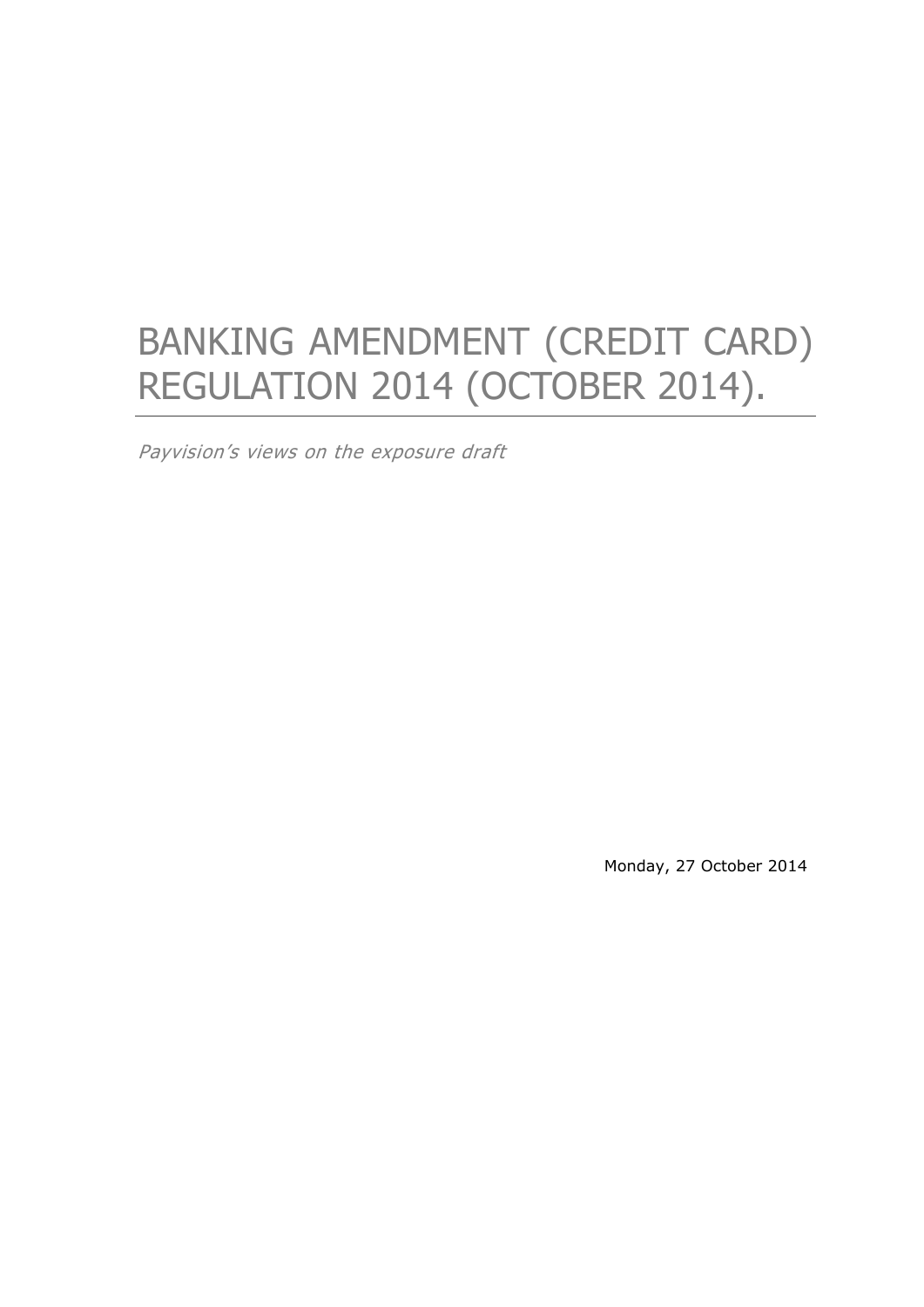



# <span id="page-1-0"></span>**1. TABLE OF CONTENTS**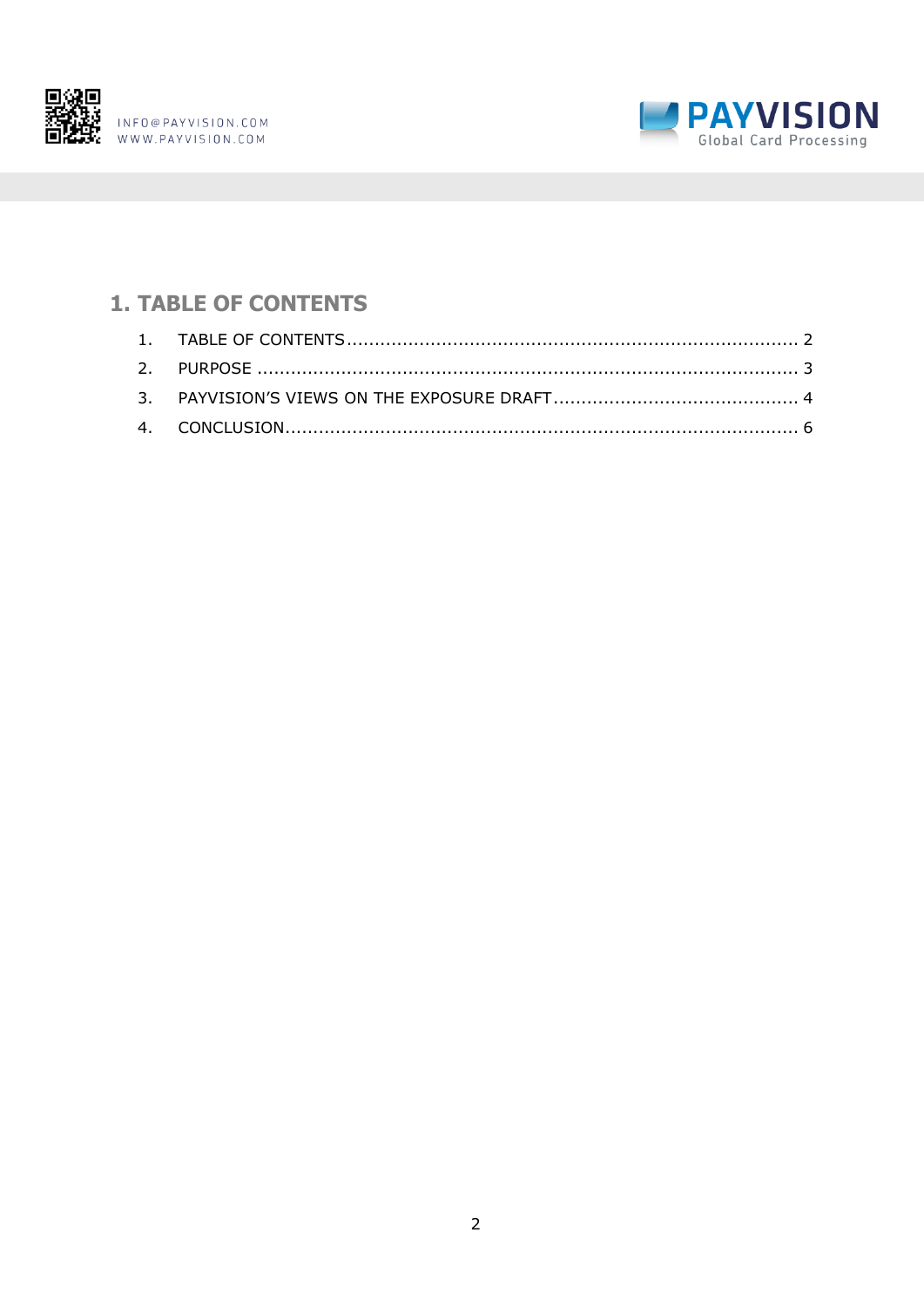



#### <span id="page-2-0"></span>**2. PURPOSE**

1

The purpose of this document is to provide the Australian Government (The Treasury) with Payvision B.V.'s feedback on the *Banking Amendment (Credit Card) Regulation*   $2014$  published on 14 October<sup>1</sup> and which changes are supposed to take effect on 1 January 2015. The document also intends to be a follow up to the position paper that was sent by Payvision in July 2013 in response to the consultation document on the Review of Card System Access Regimes<sup>2</sup> that the Reserve Bank of Australia (RBA) issued in May 2013.

During the past decade, Payvision has developed a specialist Payment Service Provider suite of products in the card-not-present payment services industry and it is now expanding fast in the card-present environment through innovative mobile payments and innovative mPOS $3$  solutions. As a result, acquiring banks and other financial and non-financial institutions have increasingly relied on outsourcing cardpayment related services to Payvision. As a payment provider certified by the leading Card Schemes such as Visa, MasterCard, American Express, JCB, and China UnionPay, Payvision can offer secure payment processing solutions globally.

In 2011 Payvision was granted by the Dutch Central Bank (DNB) a Payment Institution ('PI') license<sup>4</sup> under the European Union (EU) *Payment Services Directive* ('PSD')<sup>5</sup>. The PSD provides a system of licenses under EU law for PIs, such as those organizations providing payment services which are not licensed banks. The PSD determines the European standard under which PIs have to operate as well as a framework for central banks to supervise such institutions. In Q1 2012, as a result of receiving the PI license, Payvision also became a principal acquiring member of Visa Europe and Mastercard Worldwide; and was then invited to sit and participate on a number of industry panels and working groups managed by the Card Schemes and other European stakeholders. In Q3 2014, Union Pay International has granted Payvision the UnionPay Online Payment Acquirer license ("UPOP"), which allows Payvision to operate in the European Union, the United States and Japan. The UPOP license could be further extended to Australia once Payvision gains access to serve as an acquirer there. Furthermore, on 1 October, 2014, Payvision officially became a member of the Japan Consumer Credit Association ("JCA"). This mirrors Payvision's commitment to be a sound player in the Japanese payments industry.

<sup>1</sup>http://treasury.gov.au/ConsultationsandReviews/Consultations/2014/Banking-Amendment-Credit-Card-Regulation-2014.

<sup>2</sup> *Review of Card System Access Regimes: A Consultation Document*. RBA. May 2013.

<sup>&</sup>lt;sup>3</sup> Mobile Point of Sales which enables a merchant to accept face-to-face payment through EMV (chip&PIN or chip&signature), magstripe&signature, and contactless technology.

<sup>4</sup>http://www.dnb.nl/en/binaries/The%20Register%20of%20Payment%20Institutions\_ tcm47-228691.pdf

<sup>5</sup> *Directive 2007/64/EC on payment services in the internal market amending Directives 97/7/EC, 2002/65/EC, 2005/60/EC and 2006/48/EC and repealing Directive 97/5/EC.*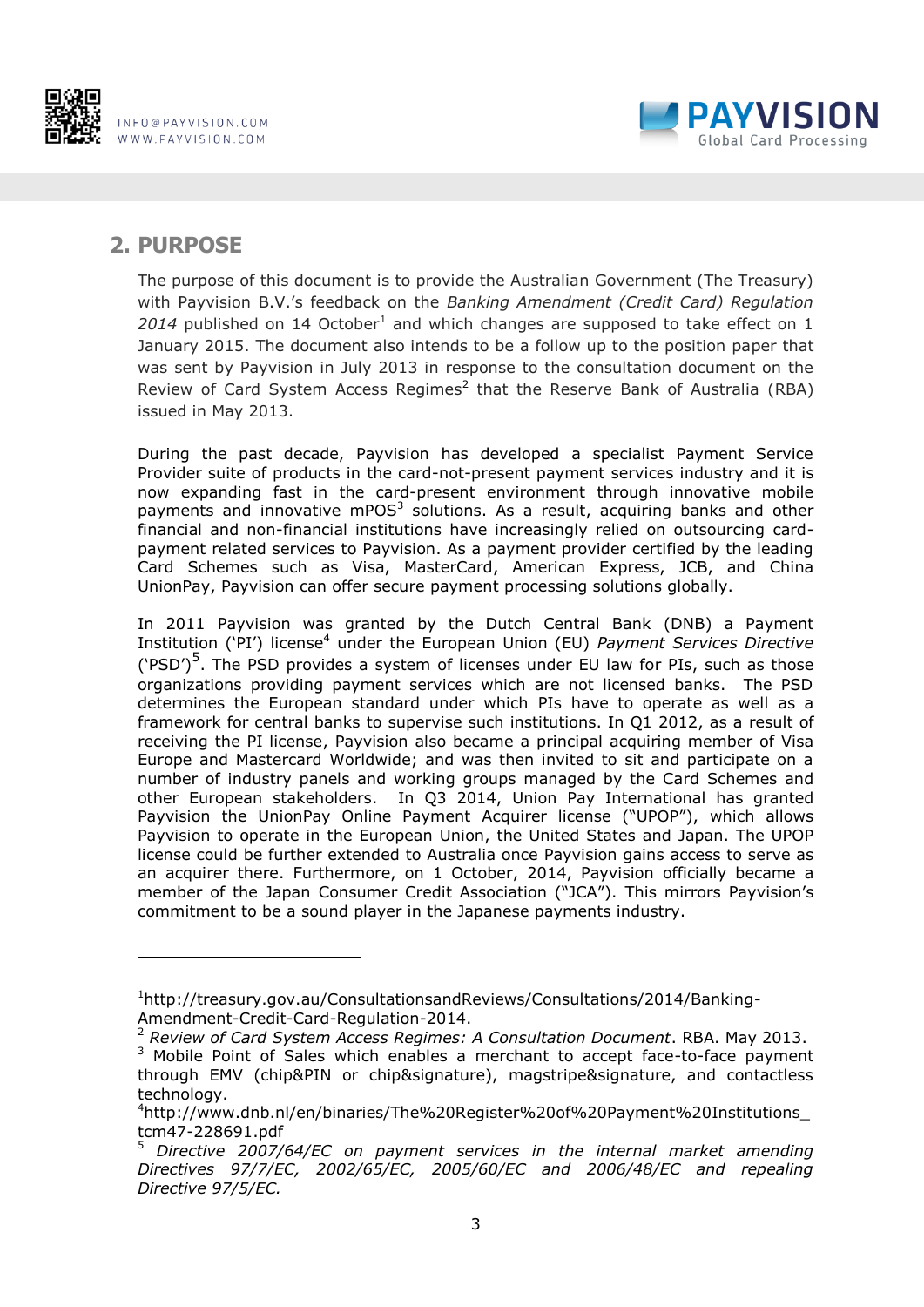



Payvision operates globally with offices located in The Netherlands (HQ), Spain, France, Germany, the UK, the USA, Singapore, Hong Kong, Macau, Japan, and New Zealand.

## <span id="page-3-0"></span>**3. PAYVISION'S VIEWS ON THE EXPOSURE DRAFT**

Payvision welcomes the progress made to date by the Australian Government and regulatory bodies, in respect of opening up access to the approved Card Schemes (MasterCard and Visa) by removing the requirement (contained in Regulation 4 of the *Banking Regulations 1966* - *the Regulations* -) that issuers and acquirers be required to be A*uthorized Deposit-taking Institutions* (ADIs), in its sub-category of S*pecialist Credit Card Institutions* (SCCIs).

Payvision has always been supportive of the idea that maintaining the current *statu quo* was not the way forward, as since the introduction of the SCCI licensing regime just two licenses were granted (one for acquiring and the other one for issuing). And this clearly indicates that this framework is not fostering competition. This is not positive for market development and growth and therefore does not pave the way for a competitive Australian payments arena. Conversely, the purpose to open up the market to non-bank participants is praiseworthy and aligned with similar steps taken by other regulatory regimes through different legal instruments, such as the PSD in the European Union.

On another note, the Amendment under analysis here establishes that approved Card Schemes will be responsible for determining which entities may become card issuers or acquirers under their Schemes subject to a risk management framework imposed by the RBA. And that, as a result, the SCCI framework is no longer required. We also notice that the exposure draft mentions that implementation of the new regulatory framework will require the Payments System Board of the RBA to vary the Credit Card Access Regimes to provide for reporting requirements and disclosure of eligibility and assessment criteria for Scheme membership. This is in line with option 2 from the three options exposed in the consultation document on the Review of Card System Access Regimes that RBA issued on May 2013<sup>6</sup> ("*Revoke the Access Regimes*"). In the position paper sent in response to that document, Payvision supported option 1 ("*Vary the Access Regimes to Widen Eligibility for Participation*") as it is our understanding that regulators involvement is more appropriate for guaranteeing a transparent access, as well as for preserving a level playing field and, thus, balancing the market.

<sup>6</sup> *Review of Card System Access Regimes: A Consultation Document*. RBA. May 2013.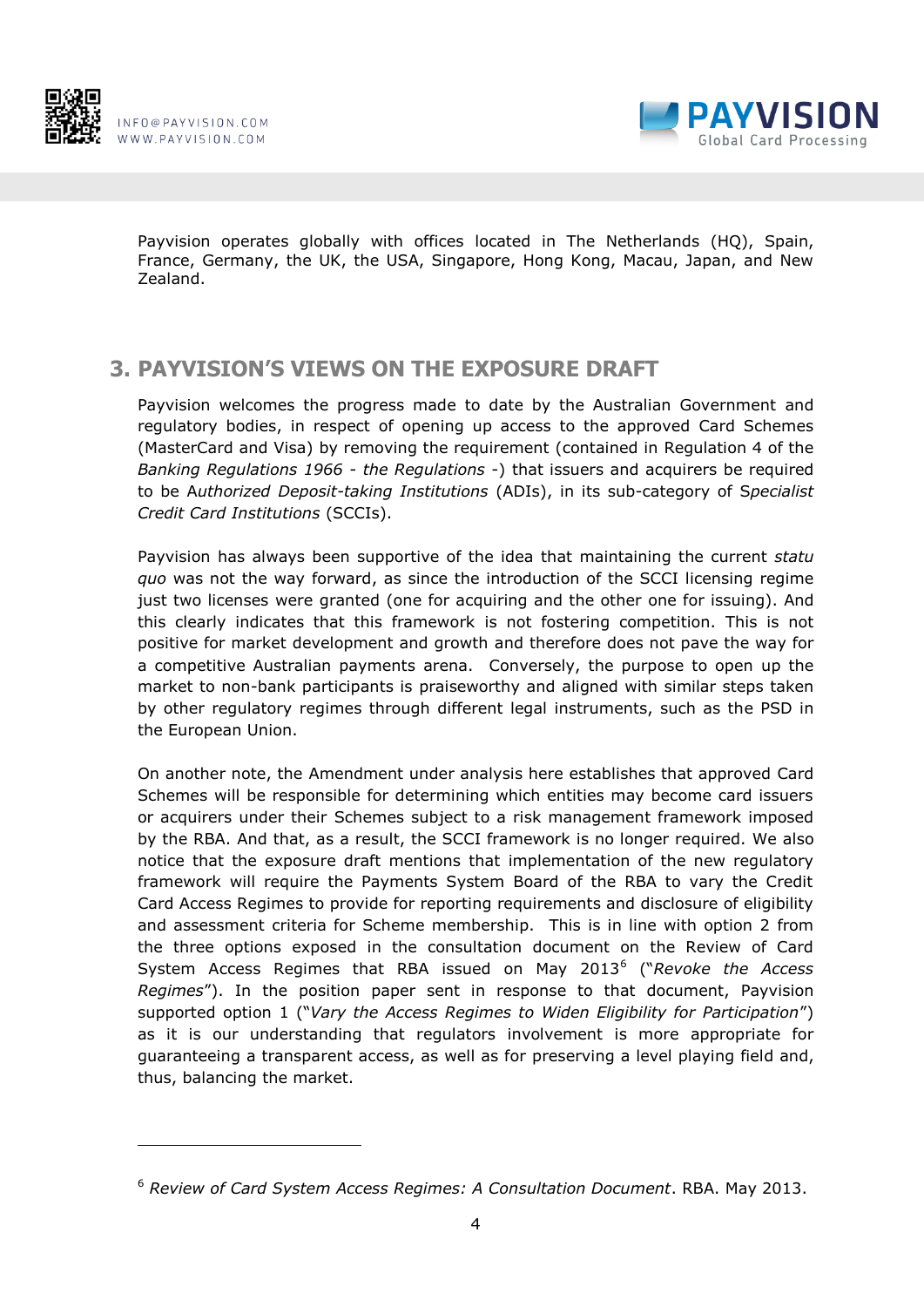



However we fully understand that a compromise has to be reached, in order to achieve a solution that accommodates the potential framework to all the needs at stake. Moreover, as already stated, we acknowledge that it is already a progress to remove the current licensing regime, which was the main barrier to market entry. We also understand the fact that it is less onerous for APRA not to be involved in defining access criteria (so that the onus of doing that is left on the approved Schemes) as long as the eligibility criteria and the risk framework are transparent and strictly supervised by the Australian regulator.

Lack of proper supervision would be, in Payvision's opinion, a source of concern from a competition angle. Normally the biggest players have a relevant advantage to easily fulfill the requirements established by the Card Schemes. So in the end, the approved Schemes have quite a say in shaping the rules of the game and defining who the market participants are. For this not to happen, it would be helpful that the Australian regulator ensures that the eligibility criteria are established according to some considerations, as follows.

Regarding its format, any set of requirements should be completely transparent and subject to ongoing regulator's scrutiny, to prevent unintended consequences (such as creating an uneven playing field) from taking place.

Regarding its content, Payvision supports a risk-based approach and an open access, and it reckons that the requirements should neither be discriminatory (against specific types of institutions) nor excessive, in regards to the risk that the prospective participant might bring to the system. The potential eligibility thresholds and conditions should be established so as to cater for different classes of prospective members, and assessed as per the risks these potential players may objectively bring to the system. If a prospective participant, for instance, will mainly be rendering acquiring payment services and performing the settlement of the merchant funds through a domestic regulated settlement bank, then they should be subject to less stringent requirements than an ADI, or a banking company, which pose considerably higher systemic risks. An acquiring payment institution which does neither holds deposits nor directly touches merchants' funds has a minor if, indeed, no systemic risk. After all, the Card Schemes hold collateral on any participating member in relation to their processing volume specifically to be able to cover any potential financial loss or systemic risk.

A balance between ensuring stability and soundness, on the one hand, and promoting innovation and competition, on the other, should be the goal to pursue when shaping a consistent access framework. This regulatory approach is paramount when assessing the proportionality of certain access conditions such as, for instance, the minimum capital required to members. If unduly measured these requirements might excessively weaken the prospective members and thus prevent them from competing and bringing innovation and overall efficiencies to the Australian market.